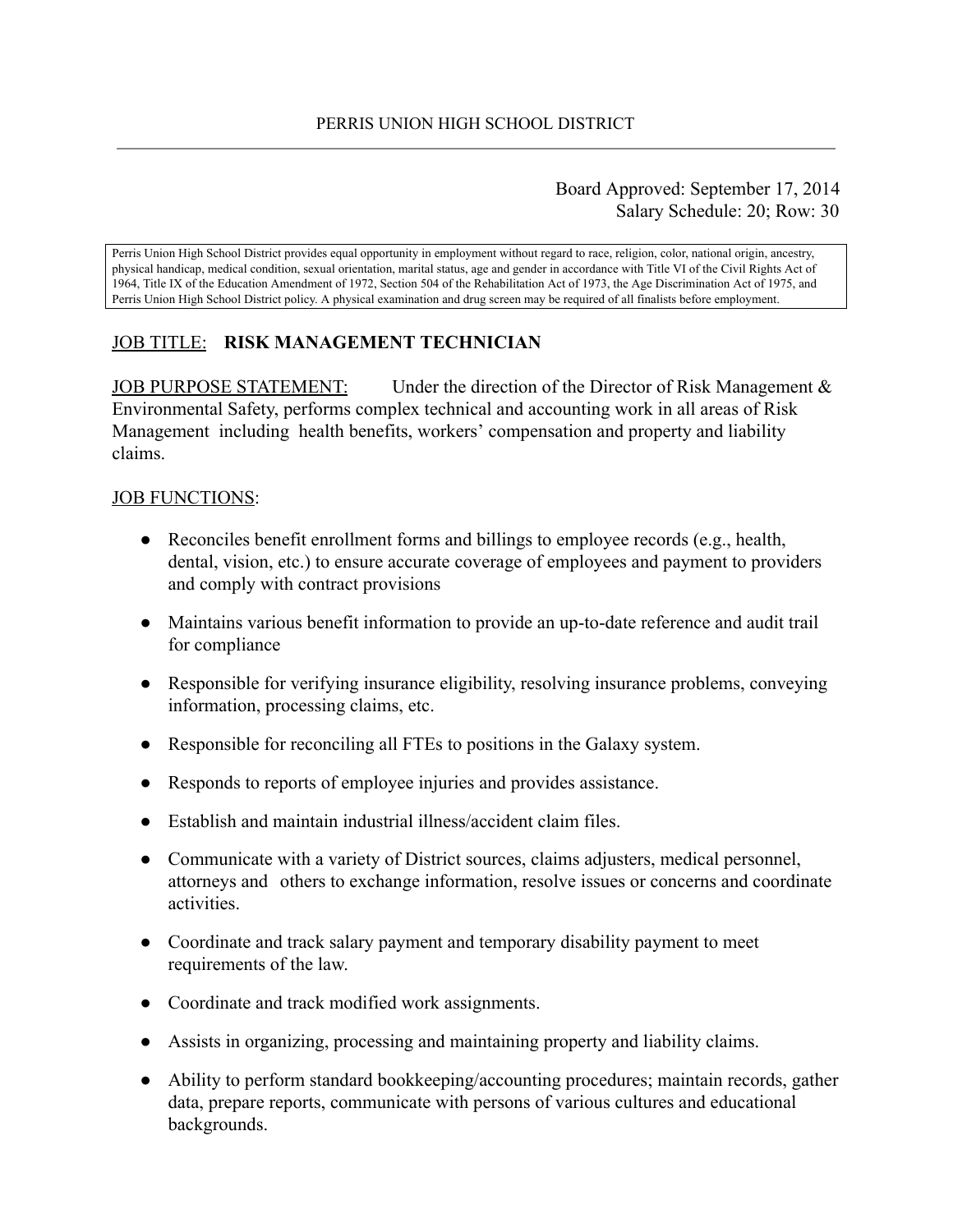# JOB TITLE: **RISK MANAGEMENT TECHNICIAN** Page 2

#### JOB FUNCTIONS - continued

- Participates in informational activities (e.g., employee fairs, meetings, workshops, health fairs and new employee orientation) to receive and/or provide information regarding health benefits, enrollment procedures, workers compensation, safety procedures, employee training, etc.
- Performs advanced arithmetical calculations with speed and accuracy
- Performs ten key by touch
- Operates standard office equipment including use of computer applications
- Uses English in both written and verbal form; correct spelling, grammar, and punctuation
- Demonstrates organizational skills
- Establishes and maintains effective working relationships with staff, students, parents, and community members.
- Performs other job related duties as assigned or needed

## PHYSICAL ABILITIES :

- Physical ability to read handwritten or typed documents, and the display screen of various office equipment and machines
- Able to communicate and obtain information in English
- Able to sit (for sustained periods of time), stand, stoop, kneel, bend, lift (25 pounds), carry (25 pounds), and walk
- Able to climb slopes, stairs, steps, ramps and ladders
- Able to exhibit a full range of motion for shoulder, elbow, back, hip, and knee
- Able to operate office machines and audio-visual machines in a safe and effective manner
- Able to demonstrate manual dexterity necessary to operate calculator, computer keyboard, typewriter at the required speed and accuracy